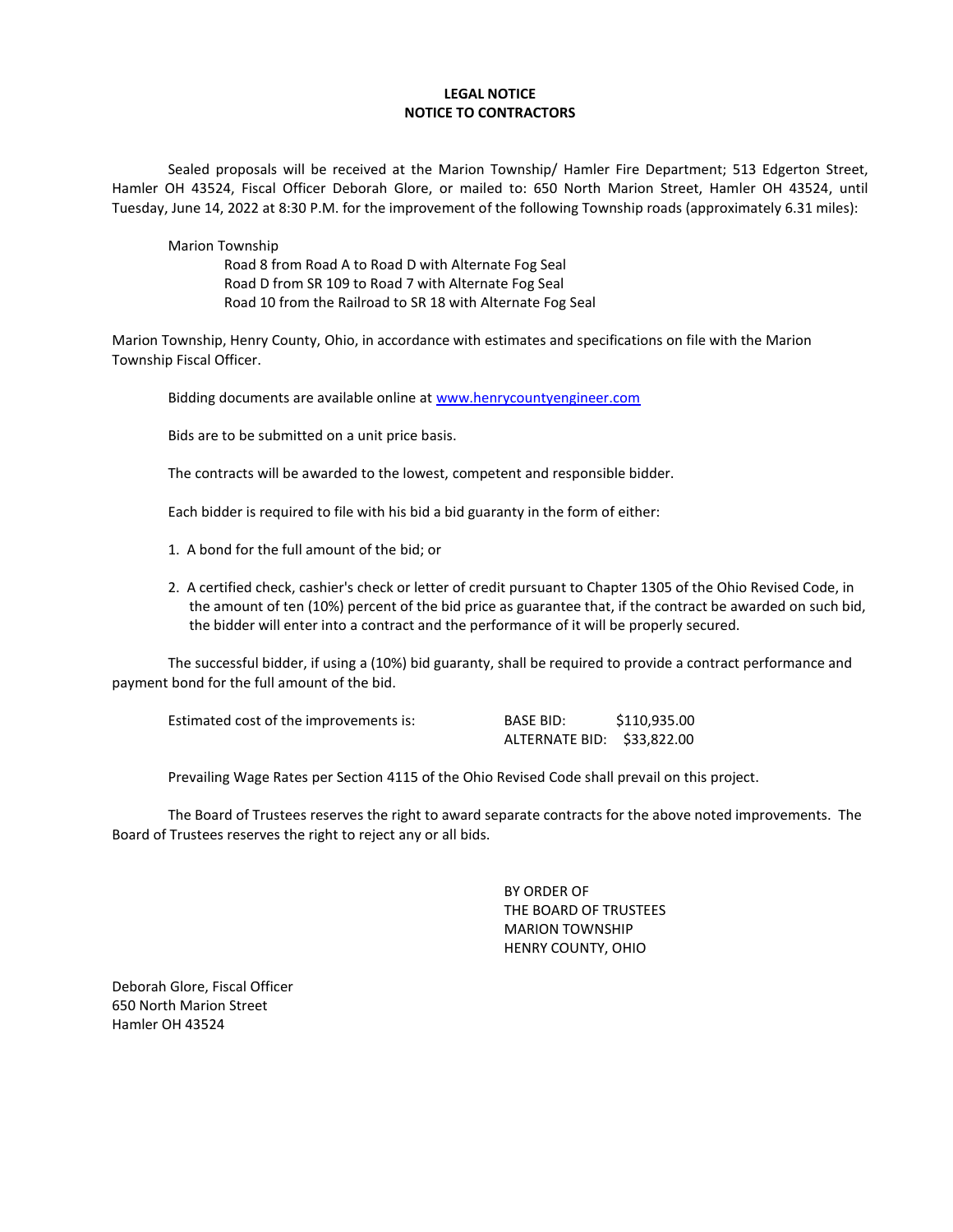# **ROAD BIDDING BLANK**

To: Board of Trustees

Marion Township June 14, 2022 @ 8:30 PM

Henry County, Ohio

Road 8 from Road A to Road D Length: 15855 Feet or 3 Mile(s) Width: 16 Feet (Approx. 28295 S.Y. including radius and driveway work) Type: Chip Seal, 1997 ODOT Spec 409

| $Ref.$ # | <b>Item</b> | <b>Quantity</b> | <u>Unit</u> | Description                                                                                  | <b>Unit Price</b> | <b>Total Price</b> |
|----------|-------------|-----------------|-------------|----------------------------------------------------------------------------------------------|-------------------|--------------------|
|          | 409         | 11,320          | Gal         | Seal coat, bituminous material (MWS 90 or HFRS-<br>2) applied at 0.4 gallons per square yard | \$.               | \$.                |
| 2        | 409         | 285             | C.Y.        | Seal Coat, aggregate No. 8 (washed), applied and<br>compacted at 24 lbs per square yard      | \$.               | \$                 |
| 3        | 614         | 1.              | L.S.        | <b>Maintaining Traffic</b>                                                                   | \$.               | \$                 |
| 4        | 624         |                 | L.S.        | Mobilization                                                                                 |                   |                    |
| 5        | 103.05      | 1.              | L.S.        | Contract Performance & Payment Bond                                                          | \$.               | \$.                |
|          |             |                 |             | <b>Total Bid</b>                                                                             |                   |                    |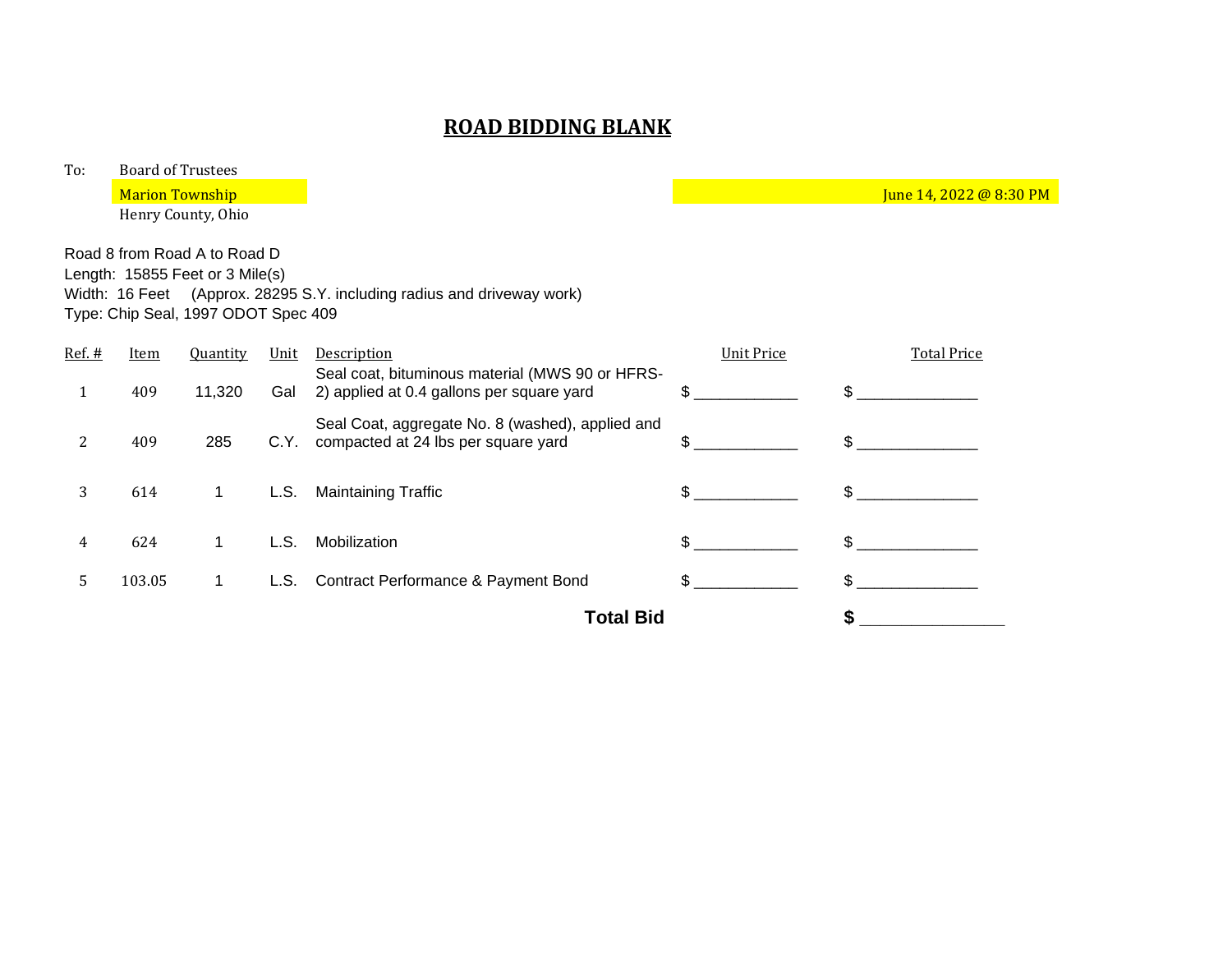# **ROAD BIDDING BLANK**

To: Board of Trustees

Henry County, Ohio

Marion Township June 14, 2022 @ 8:30 PM

Road D from SR 109 to Road 7 Length: 10560 Feet or 2 Mile(s) Width: 18 Feet (Approx. 21220 S.Y. including radius and driveway work) Type: Chip Seal, 1997 ODOT Spec 409

| $Ref.$ # | Item   | <b>Quantity</b> | Unit | Description                                                                                  | <b>Unit Price</b> | <b>Total Price</b> |
|----------|--------|-----------------|------|----------------------------------------------------------------------------------------------|-------------------|--------------------|
|          | 409    | 8,490           | Gal  | Seal coat, bituminous material (MWS 90 or HFRS-<br>2) applied at 0.4 gallons per square yard |                   |                    |
| 2        | 409    | 215             | C.Y. | Seal Coat, aggregate No. 8 (washed), applied and<br>compacted at 24 lbs per square yard      | \$.               |                    |
| 3        | 614    |                 | L.S. | <b>Maintaining Traffic</b>                                                                   | \$                | \$                 |
| 4        | 624    |                 | L.S. | Mobilization                                                                                 |                   |                    |
| 5        | 103.05 |                 | L.S. | Contract Performance & Payment Bond                                                          | \$.               |                    |
|          |        |                 |      | Total Bid                                                                                    |                   |                    |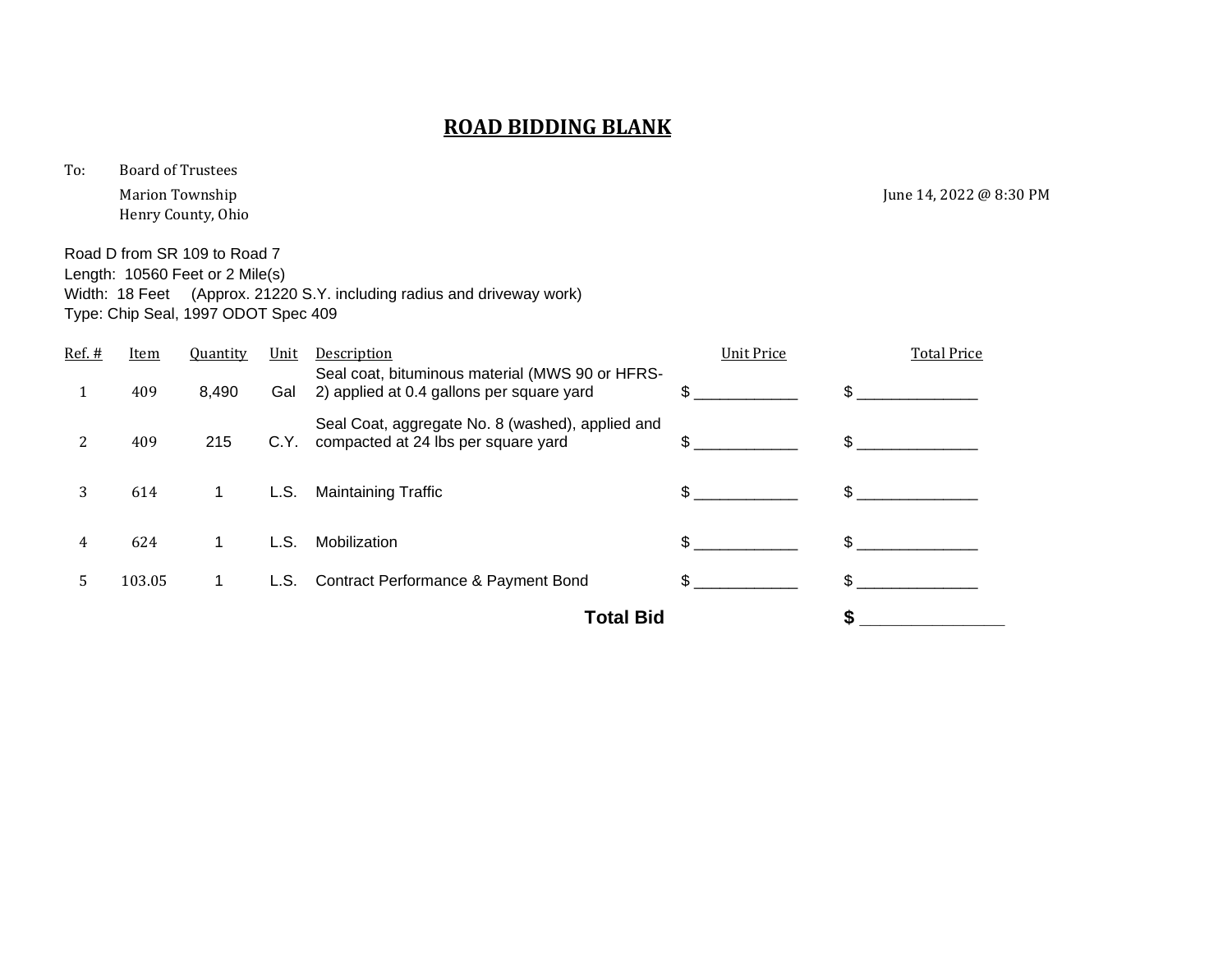### **ROAD BIDDING BLANK**

To: Board of Trustees

Henry County, Ohio

Road 10 from Railroad to SR 18 Length: 6910 Feet or 1.31 Mile(s) Width: 16 Feet (Approx. 12355 S.Y. including radius and driveway work) Type: Chip Seal, 1997 ODOT Spec 409

| Ref.# | <b>Item</b> | <b>Quantity</b> | Unit | Description                                                                                 | <b>Unit Price</b> | <b>Total Price</b> |
|-------|-------------|-----------------|------|---------------------------------------------------------------------------------------------|-------------------|--------------------|
|       | 409         | 4,945           | Gal  | Seal coat, bituminous material (MWS 90 or HFRS-2)<br>applied at 0.4 gallons per square yard | \$                | $\mathfrak{L}$     |
| 2     | 409         | 125             | C.Y. | Seal Coat, aggregate No. 8 (washed), applied and<br>compacted at 24 lbs per square yard     | \$                | \$                 |
| 3     | 614         | 1               | L.S. | <b>Maintaining Traffic</b>                                                                  | \$                | \$                 |
| 4     | 624         | 1               | L.S. | Mobilization                                                                                | \$                | \$.                |
| 5.    | 103.05      | 1               | L.S. | Contract Performance & Payment Bond                                                         | \$                |                    |
|       |             |                 |      | <b>Total Bid</b>                                                                            |                   |                    |
|       |             |                 |      |                                                                                             |                   |                    |

**Base Bid \$** 

Marion Township June 14, 2022 @ 8:30 PM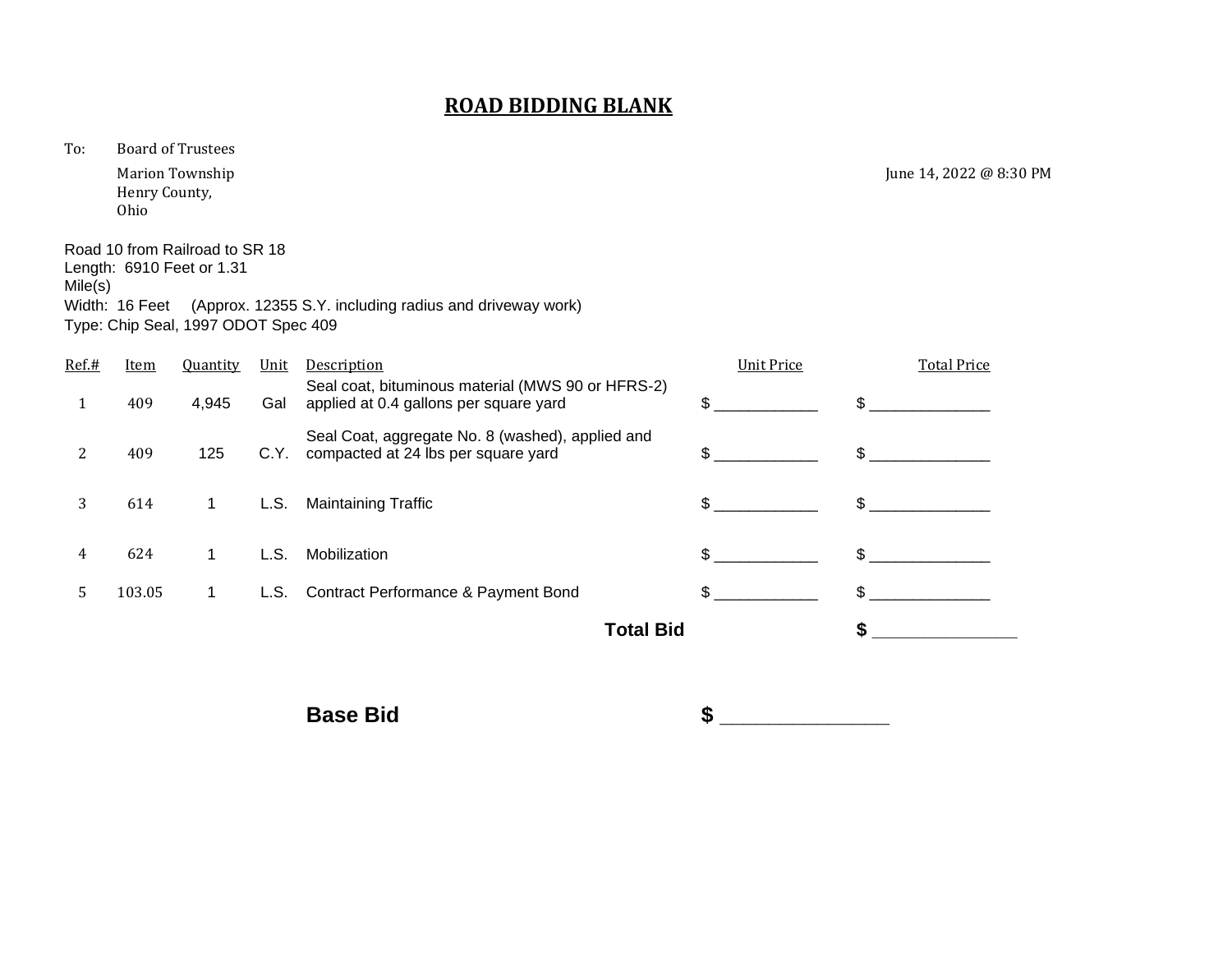# **ALTERNATE ROAD BIDDING BLANK**

| To:         |             | <b>Board of Trustees</b>                                                                            |      |                                                                           |                   |                         |
|-------------|-------------|-----------------------------------------------------------------------------------------------------|------|---------------------------------------------------------------------------|-------------------|-------------------------|
|             |             | <b>Marion Township</b>                                                                              |      |                                                                           |                   | June 14, 2022 @ 8:30 PM |
|             |             | Henry County,                                                                                       |      |                                                                           |                   |                         |
|             | Ohio        |                                                                                                     |      |                                                                           |                   |                         |
| Width: Vary |             | Alternate- All Roads Coated with Fog Seal<br>Length: 6.31 miles Approx.<br>Type: Fog Seal Alternate |      |                                                                           |                   |                         |
| $Ref.$ #    | <b>Item</b> | Quantity                                                                                            | Unit | Description                                                               | <b>Unit Price</b> | <b>Total Price</b>      |
|             | Spec.       | 9,395                                                                                               | Gal  | Fog Seal, SS-1H Dilute 50/50, Applied at 0.10-0.15<br>gal per square yard | \$                | \$.                     |
|             |             |                                                                                                     |      | <b>Alternate Bid</b>                                                      |                   |                         |

**BASE BID plus ALTERNATE BID \$\_\_\_\_\_\_\_\_\_\_\_\_\_\_\_\_\_\_\_\_\_**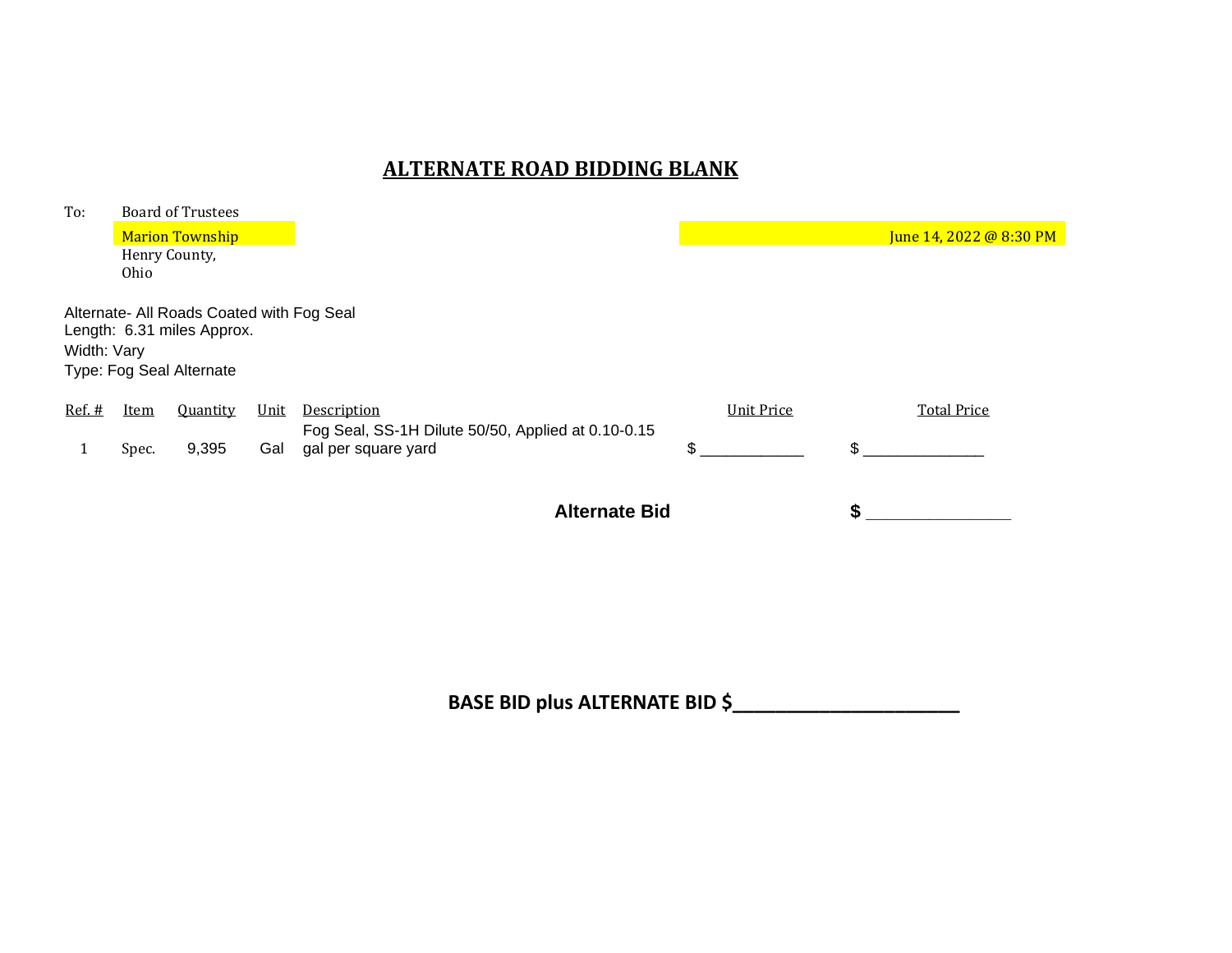**Date of Sale**: June 14, 2022 at 8:30 P.M.

### **Chipseal of Various Roads**

All work and material contracted for seal coating shall meet the requirements of the 1997 State of Ohio, Department of Transportation, Construction and Material Specifications. All other work shall meet the requirements of the State of Ohio, Department of Transportation, Construction and Material Specifications in effect on the date of sale, together with any modifications to the same stated herein. **This includes removing grass and other debris from the road surface.**

#### **Fog seal (if applicable) shall be applied no less than 7 days after chip seal work is performed.**

Spreading and placement of asphalt shall be done with full width paving equipment.

"Formed" or "Butt Type" construction joints shall be constructed at all pavement termini unless otherwise directed by the Township Trustees.

The asphalt binder grade for all asphalt concrete specified shall be PG 64-22.

Aggregate used in the asphalt concrete mix and for seal coating shall be State approved quarry run mineral aggregate.

Cut back asphalt may be used on applicable bid items between the period of October 15<sup>th</sup> and April 15<sup>th</sup>.

There are no restricted construction dates for the use of cut backs for penetration prime coat, maintenance mix or dust control.

Prevailing Wage Rates per Section 4115 of the Ohio Revised Code shall prevail on this project. A copy of the applicable wage rates may be obtained from the State of Ohio Wage and Hour Division via the internet at the following web site: <http://www.com.ohio.gov/laws>

Should the bidder not have access to the internet, a complete set of the applicable wage rates are available at the office of the Henry County Engineer. A copy will be provided if requested.

Contractors are required to furnish the Township with a certificate of insurance in the minimum amount of \$1,000,000.00 primary and \$1,000,000.00 umbrella coverage. The Township, its elected office and employees shall be named as additional insured with respect to all activities under any agreement resulting from this bidding. The certificate of insurance shall provide that such insurance shall not be cancelled without thirty (30) days prior written notice to the Township. Contractors will replace certificate for any insurance expiring prior to the effective end date under any agreement resulting from this bidding.

Contractors shall maintain Worker's Compensation coverage as required by Ohio law. A copy of a valid Worker's Compensation certificate shall be submitted with the bid.

The Contractor shall indemnify and hold harmless the Township, its agents and employees from any and all losses, claims, damages, lawsuits, costs, judgments, expenses or any other liabilities which they may incur as a result of bodily injury, sickness, disease or death, or injury to or destruction of tangible property including the loss of use resulting therefrom, caused in whole or part by the negligent act or omission of the Contractor or any person directly or indirectly employed by any of them or any person for whose act any of them may be liable.

Accompanying this proposal is a bid guaranty in the form of either:

1) A bond for the full amount of the bid, on the above improvement; or

2) A certified check, cashier's check or letter of credit pursuant to Chapter 1305 of the Ohio Revised Code, in the